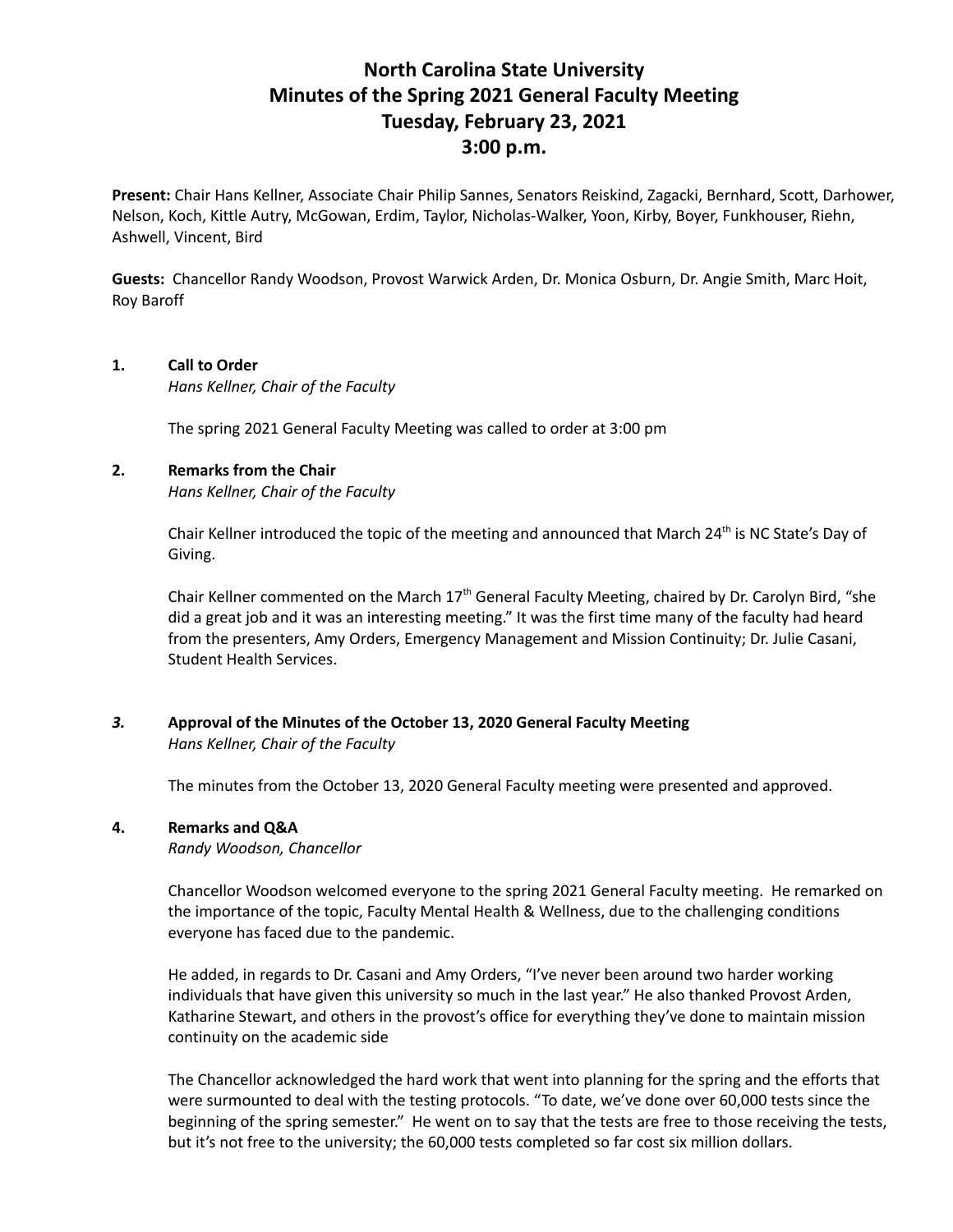Chancellor Woodson also thanked colleagues in the College of Veterinary Medicine who worked hard over the holiday break to get a laboratory up and operational. The laboratory will be running the majority of the tests on campus going forward and doing so at about 40% - 50% of the cost of private labs. The lab is officially CLIA certified, which means the university does not need backup plans in the event of positives. Charlie Maimone's office in Facilities played a big role in figuring out how to set up the lab, get the renovations completed, the equipment in place, and supplies ordered. The Chancellor also acknowledged Brad Bohlander, Chief Communications Officer and Associate Vice Chancellor for University Communications, for making the website more transparent and up-to-date even with the rapidly changing statistics.

"I know there are a lot of questions about the vaccine, I have the same questions. We're hopeful now that we are certified as a vaccine center. We will be authorized to distribute the vaccine when we have it. We're still working on the protocols we would use to give vaccines to those in our community who are most vulnerable and those that have no choice but to work on campus. If I have any say, it will go to those frontline workers in housing and dining and places that have to work face to face with our students and faculty and staff every day."

Chancellor Woodson went on to say that, "NC State continues to be a highly in demand university. We have an all-time record high number of applicants. As of this morning, close to 35,000 students have applied for fall admission to the freshman class. It looks like we'll have another robust freshman class."

Chancellor Woodson also gave a shout out to Dean Louis Martin-Vega for being elected to the National Academy of Engineering, the highest honor an academic engineer can receive in the country. "He was elected largely because of his contributions to bringing underrepresented students into engineering." Dean Louis Martin Vega is NC State's 18<sup>th</sup> member elected to the National Academy of Engineering.

#### **5. Remarks and Q&A**

*Warwick Arden, Executive Vice Chancellor and Provost*

Provost Arden began by providing updates on the search for Dean of CHASS and Senior Vice Provost for Enrollment Management. The search for the next dean of CHASS is well underway with Dean Mark Hoversten chairing the search. The finalist will be scheduled the weeks of March  $8<sup>th</sup>$  and March 15<sup>th</sup>. "I'm very excited about that search. We have a very strong field and I appreciate those who are sitting on the search committee."

The search for Senior Vice Provost for Enrollment Management, previously held by Louis Hunt, is also well underway. Senior Vice Provost Duane Larick is leading the search. Candidate selection will occur today and the first round of interviews will occur mid-March and finalist interviews will be in April.

The Provost continued by welcoming Dr. Doneka Scott, the new Vice Chancellor and Dean of the Division of Academic and Student Affairs. She joins us from the University of Oregon. "I also continue to be indebted to Dr. Zapata and Dr. Smith for serving in interim roles."

Provost Arden gave brief updates on two 5-year leadership reviews. The Dean of the College of Design, Dean Hoversten and the Dean of the College of Textiles, Dean Hinks, underwent comprehensive five year reviews this year. Great reviews were received on both. "In all honesty, both had very strong reviews and there is a lot of material in those reviews that both deans will be able to capitalize on."

In regards to the strategic plan, the Provost noted that the strategic plan is taking shape with several overarching goals and brief narratives. Over thirty listening sessions were conducted across campus. The Executive Steering Committee will take the input, collate, review, and integrate it into the final draft of the plan. Afterwards, the plan goes on to the Chancellor and then to the Board of Trustees. "I am excited about this plan and I think it really builds on the last plan. It emphasizes the things that are important to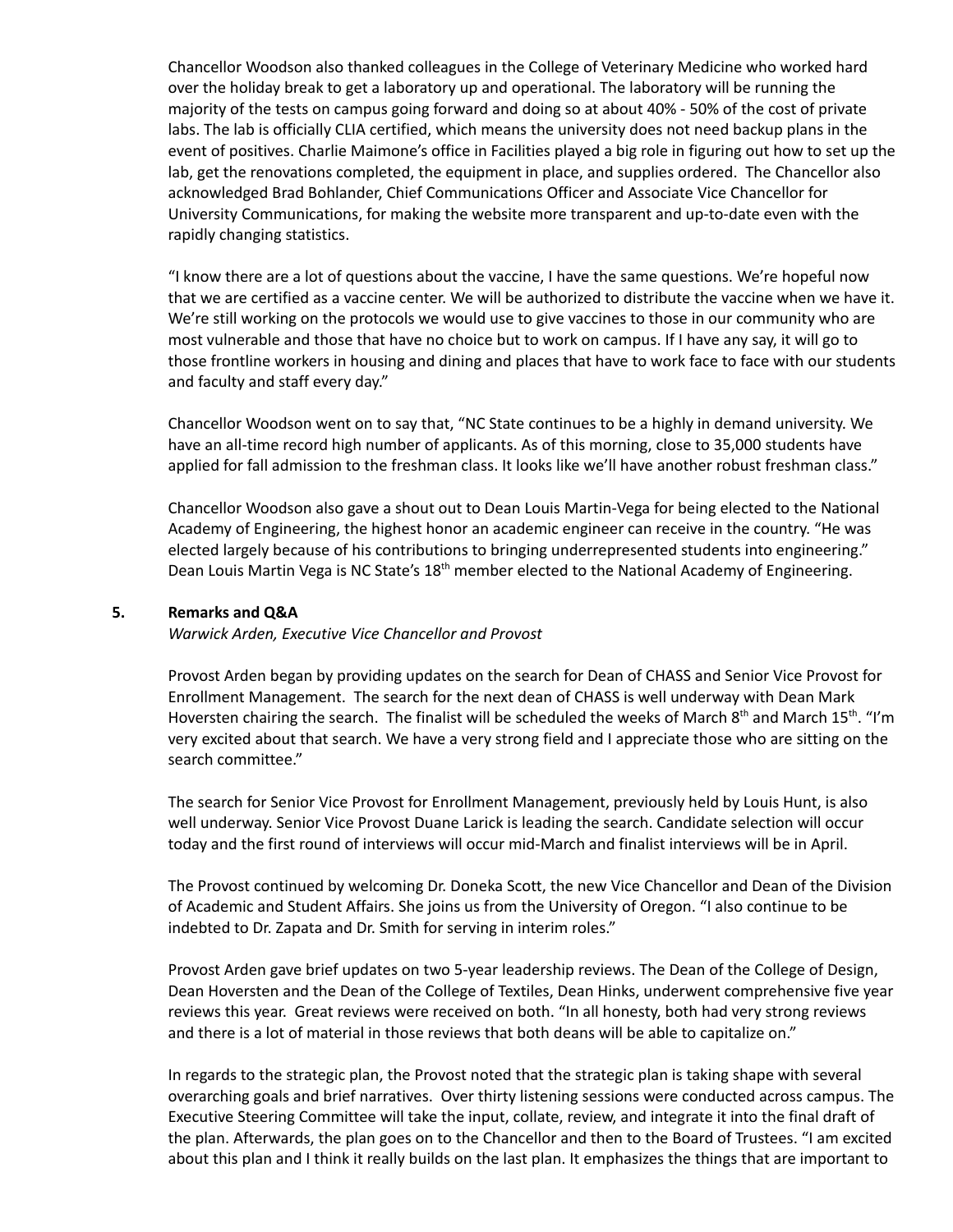us, and I'm hoping that every member of the NC State community can see themselves in this plan and help us provide a pathway forward."

#### **Questions and Discussion**

Chair Kellner: Is there a central guiding force that will keep the racial equity process moving and measured? I'm wondering if a racial campus climate dashboard, analogous to what we have for Protect the Pack, might not be an interesting and original thought.

Provost Arden: I give a lot of credit to Sheri Schwab, Vice Provost for Institutional Equity and Diversity, for creating a lot of momentum. We had a racial equity summit and a to-do list came from that. We are also responding to requests that we've had from multiple groups of students and individuals. We've studied this with task forces, we know where the issues are, and we are moving forward in terms of compulsory training for employees and training for students. One of the things I am committed to is that equity, diversity, inclusion, and belonging will be highlighted in the strategic plan.

Chancellor Woodson: There are two separate task forces that have been active. The system-wide task force, where the report came out at the last board meeting, is located on the UNC System webpage. The report for NC State's Racial Equity Summit, held late fall, will be published on the OIED's website. Actions, current initiatives, and status of the initiatives are located on OIED's website.

Associate Chair Sannes: A question coming from several faculty has to do with the wellness free days taking the place of spring break. I think some have to do with student's response to it and maybe faculty members not observing it effectively enough. What feedback have you received, either positive or negative, to this approach?

Chancellor Woodson: The students do not like taking spring break and splitting it up into multiple, isolated days, various days of the week. We did that for health and safety reasons. We work with students and others to think differently about how we would have wellness days throughout the semester. You're right that students have expressed a lot of concern that faculty don't necessarily view those as free days. We've reminded students that faculty have a lot of discretion over their coursework, assignments, etc, but we've told the students that we'll continue to advocate to deans and department heads and faculty, that we would like our faculty and students to give our students, and themselves, a day for rest and reflection and not additional work.

Associate Chair Sannes: Will anti-racism be included in the strategic plan?

Provost Arden: The word 'anti-racism' is not included in the overarching goal, but it is a very important subtext. Yes, absolutely that will be part of what is becoming Goal 4 for the emerging strategic plan, which is focused on diversity, equity, inclusion, wellbeing, and wellness.

Associate Chair Sannes: Are plans for May commencement on target or ongoing?

Provost Arden: I, along with the Chancellor and Dr. Hunt, are working through a number of alternatives. The reality is that a large convention with 18,000 people is just not going to happen. We are not confident that things will be safe enough by early May to do that.

Chair Kellner: Will you say a few words about the finances of the university and about the number of furloughed employees who have been brought back to employment?

Chancellor Woodson: We had over 50 employees that had been furloughed temporarily for different periods of time. As of last week, we were down to just a little over 100 that are still in some stage of furlough. A lot of that had a lot to do with bringing our students back. What is often not discussed, but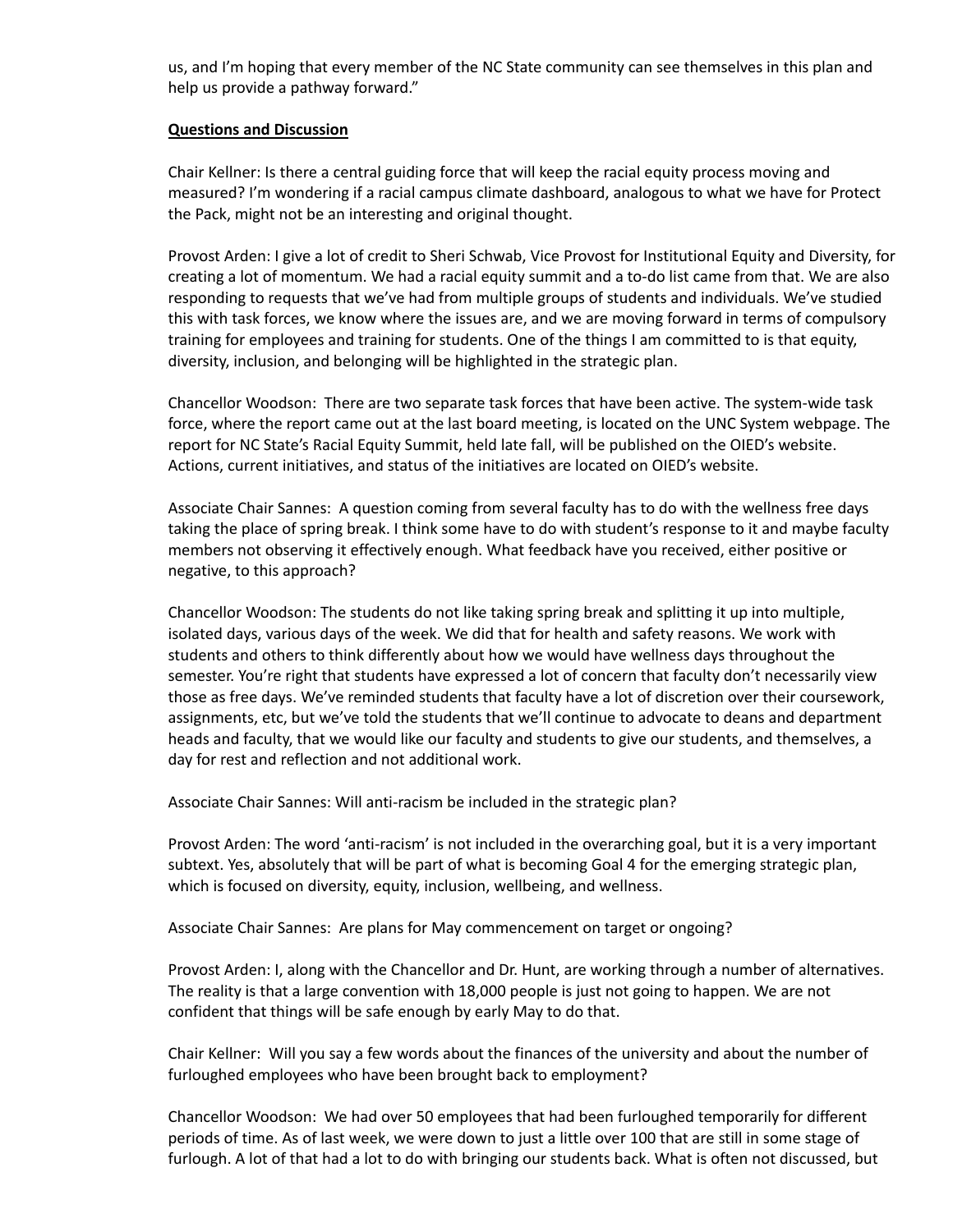should be, is how many jobs the university provides for students that were not part of the furloughs because they're temporary employees. We've been able to give many more jobs to our students this spring.

With regards to the finances of the university, we are in good shape. Our deans and other unit leaders are required to spend within their budget and not beyond their budget. We don't have long term systemic structural deficits, and so we started in a better place. Funding from the federal government has helped because those funds can be used to support our students and support COVID related expenses, such as testing. The university system is not asking for a lot of additional expenses, other than raises for employees and enrollment growth funding.

One final point, with the strong bottom line budget for the state, a lot of the money is nonrecurring. We could see an infusion of a fair amount of cash that could help us with a lot of deferred maintenance and some of the buildings that have significant R&R needs.

Chair Kellner: Do you have developing plans to decommission buildings in the future?

Chancellor Woodson: There are a lot of buildings where we've got a lot of work to do to bring them back, but we don't have any immediate plans to tear anything down at this point.

Chair Kellner welcomed and introduced Dr. Doneka Scott, Vice Chancellor and Dean of Academic and Student Affairs. Dr. Scott thanked Chair Kellner for the welcome and mentioned how she is looking forward to meeting everyone.

#### **6. Faculty Mental Health & Wellness**

Monica Osburn, Executive Director, NC State University Counseling Center

Dr. Osburn presented data related to student mental health and wellbeing.

Students in Generation Z are the least likely to say their mental health is excellent. Their level of impact and stress of what's happening in the world is significantly different than what others may be experiencing.

NC State participated in a national study called the Healthy Minds Study. The Healthy Minds Study occurred last fall, which was pre-pandemic. An estimated 55.1% of students at NC State University are experiencing symptoms of at least one significant mental health problem, such as depression, anxiety disorders, self-injury, suicidal thoughts, or eating disorders. From our population of 35,298 students, this translates to approximately 19,460 total students with mental health problem. Among these students, an estimated 52% have received mental health services within the past year, whereas 48% have not.

Dr. Osburn also shared utilization rates where there have been a significant increase in the number of appointments, some of which is related to increased number of staff at the counseling center. Yearly utilization rates related to students has shown an increase as well.

Dr. Osburn went on to share Covid-19 impacts and highlighted a study from Dr. Lincoln Larson. The Center for Collegiate Mental Health (CCMH) analyzed data from 47,797 college students seeking treatment at 143 counseling centers during fall 2020. NC State's data look similar to this data.

#### Question and Discussion

Associate Chair Sannes: Is there any chance that there could have been any non-response bias in any of the categories that you looked at.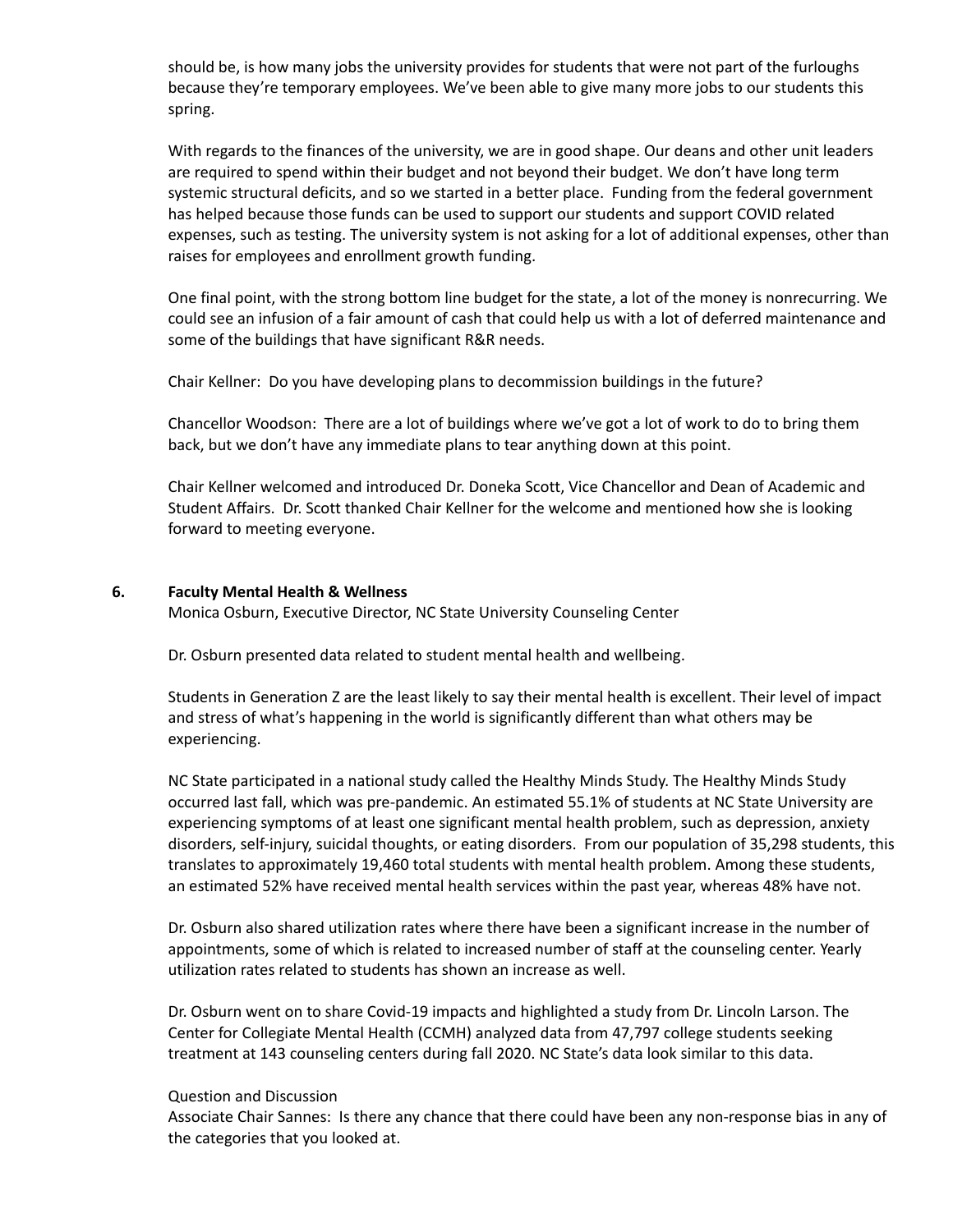Dr. Osburn: There is always a chance for bias. All of that was reviewed and implemented through Nancy Welchel and her office. It was reviewed thoroughly by the data management team through Healthy Minds as well.

Senator Bass-Freeman: You said generation Z was least likely to report higher levels of wellbeing. I'm wondering if that's because they have higher expectations than other people in other generations.

Dr. Osburn: Speaking freely, that may be part of the factor, however, I also think a big contributor there is related to stigma. I think that the work that we do around reducing stigma and having these conversations also plays into feeling more genuine and honest as opposed to a 'figure it out' mentality.

Senator Bass-Freeman: What about the impact of social media? Do you think that has anything to do with it?

Dr. Osburn: I absolutely think there is a connection with the ability to share the screen or a text, as opposed to having an in personal conversation and the added components of social isolation

Associate Chair Sannes: 31% of students saying that they've got some kind of diagnosis of lifetime depression would seem to indicate that students are actually showing up on campus already depressed. Are we doing anything to identify or to assess this after they're here?

Dr. Osburn: We know that students are showing up on campus with mental health histories at greater rates than they ever have before. We try and get to them in orientation and earlier to have those conversations, to make sure that they are connected and supported before crisis happens. We try to make sure that there's a transition of care if they have care from home, so we really do try and work with the disability resource office, as well as orientation and housing. There are lots of faculty who invite us into some of their classrooms just to talk about mental health in general and the services that are provided on campus as an additional layer of awareness. Some faculty have also made me aware of information that they put in their syllabus or that they have a slide of the resources at the Counseling Center in case of need.

Chair Kellner: Your charts about the issues that you're dealing with never mentioned alcohol. I was wondering several things about campus alcohol use, which it's my understanding, is a major factor on all college campuses. Do you believe instinctively that the COVID situation, the social isolation, the problems of obtaining relationships, has increased or changed or decreased alcohol use?

Dr. Osburn: I can absolutely tell you that we are experiencing higher rates of alcohol and drug use, as well as domestic violence. Pre-COVID, we were actually below average in respect to alcohol use and risk on campus. Our last statistic on this indicated that about 24% of students endorsed participating in some level of binge drinking.

Associate Chair Sannes: Given the unusual circumstances we're all facing right now, are you providing any tele-counseling to students who are either in their hometowns or maybe other temporary locations?

Dr. Osburn: Yes, the only students that we can't by law serve right now are students who are out of state, and that is based on our jurisdiction with our license so out of state out of country. For those students, we are working with other campuses across the nation. We're getting them referrals, and our case managers are making sure that they are set up. We are absolutely seeing students all over the state of North Carolina.

#### **7. Faculty Wellbeing**

Angie Smith, Teaching Associate Professor, College of Education